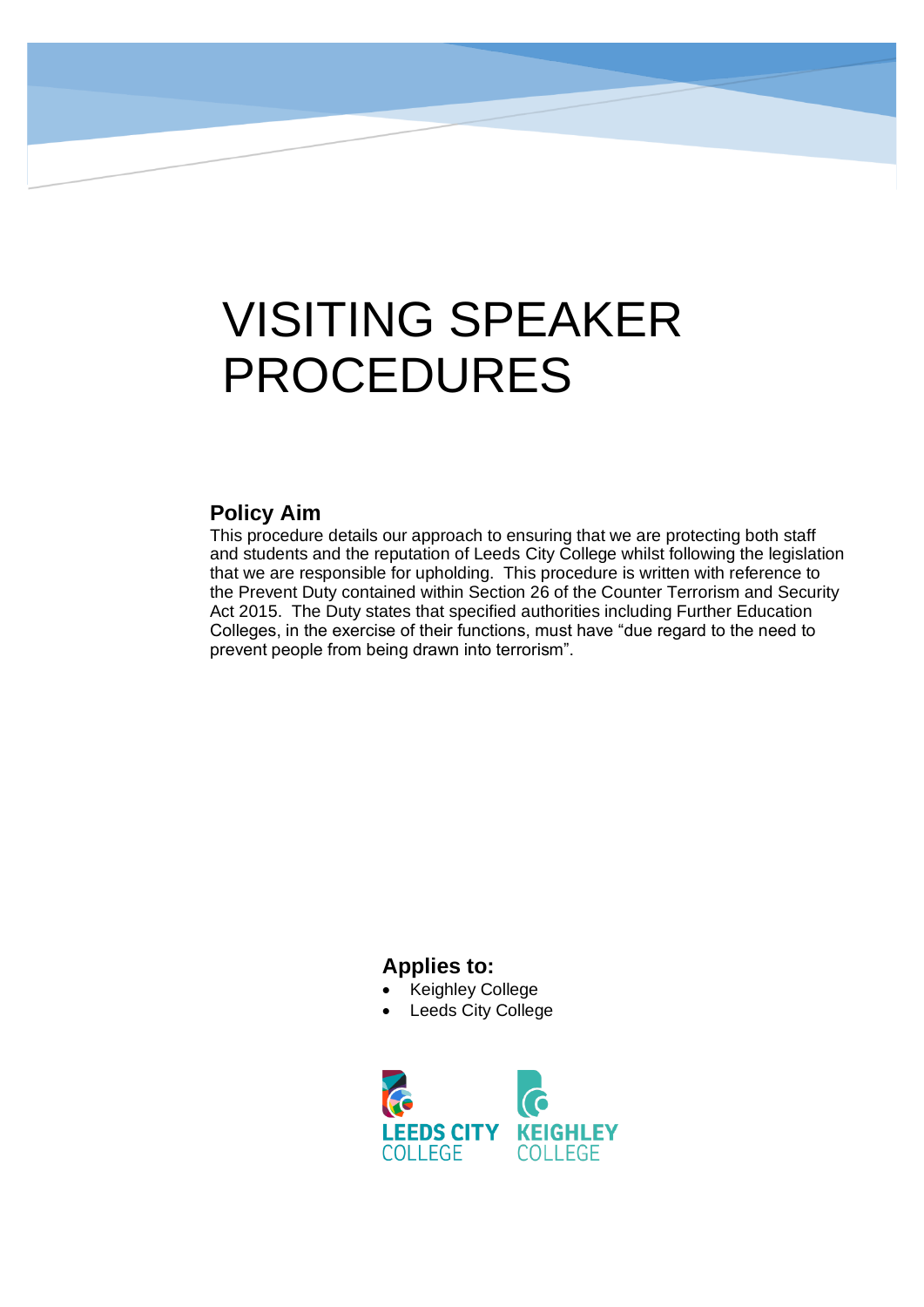# **CHANGE CONTROL**

| <b>Version:</b>                             | 2                                |  |
|---------------------------------------------|----------------------------------|--|
| <b>Approved by:</b>                         | <b>DELT</b>                      |  |
| Date approved:                              | January 2017                     |  |
| Name of author:                             | Andrew Ottey / Steven Richards   |  |
| Name of responsible committee:              | <b>DELT</b>                      |  |
| <b>Related policies: (list)</b>             |                                  |  |
|                                             | Date:                            |  |
|                                             | <b>Assessment type</b>           |  |
| <b>Equality impact assessment completed</b> | $\Box$ Full                      |  |
|                                             | $\Box$ Part                      |  |
|                                             | Not required<br>□                |  |
| Policy will be communicated via:            | Staff Intranet, All staff emails |  |
| <b>Next review date:</b>                    | January 2019                     |  |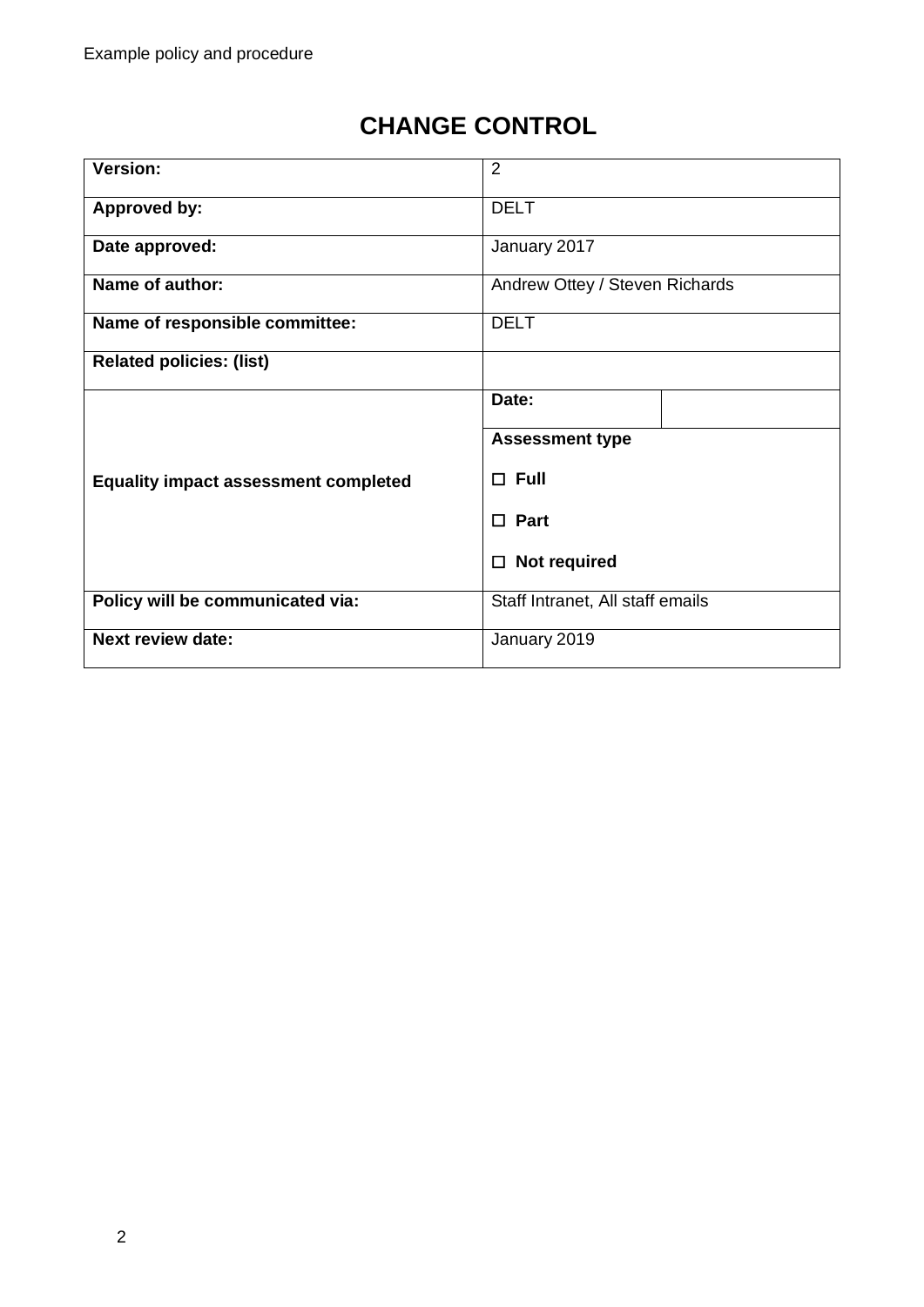## **Introduction**

Leeds City College is committed to creating an environment where everyone is treated with dignity and respect and where diversity is valued. This document outlines the procedures relating to events involving the use of external speakers regardless of who is organising them and applies to all staff, students, the student union and volunteers at Leeds City College.

## **Objectives**

- To provide an environment where freedom of expression and speech are protected and balanced with the need to ensure that our community is free from harm and that incitement to hatred is never acceptable.
- To provide a supportive, inclusive and safe space for students
- To provide clearly defined and effective procedures to ensure that the law is upheld.
- To collaborate with others to reach sound, evidenced judgments about proposed external speakers ensuring that the college can meet their legal obligations
- To encourage and provide a balance of opinion at any academic discussion or debate
- To communicate to all members, volunteers, staff and visitors, that it is our mutual responsibility to comply with equality and safeguarding legislation and that both Leeds City College and the individual can be held liable if they contravene the law.

To provide clear instructions for bringing in a visiting speaker and/or organising an event with external contribution e.g. speaker, representatives, film and guidance for researching an external speaker.

## **Freedom of speech and expression**

Freedom of expression and speech are basic human rights that are protected by law. Freedom of speech and freedom of expression are not absolute freedoms but freedoms within the law. Universities and College have a history of being open to debate and ideas with students at the forefront of pushing the limits of freedom of expression. 'Academic freedom' is a term used to describe the law that allows for open and honest debate in an academic context.

However, we have a duty to ensure the safety and welfare of our staff, students and communities. The freedom to express views needs to be balanced with the need to secure freedom from harm for students and communities. We want all of our events, activities and initiatives to be safe; without risk to the reputation of the College; and within the law.

Sometimes an external speaker or their topic of discussion has the potential to go against our conditions for a safe event. We're committed to working together with event organisers and in some cases, external speakers themselves, to make sure that we reach a judgement that is reasonable, informed and within the law.

## **External Speakers and Their Responsibilities**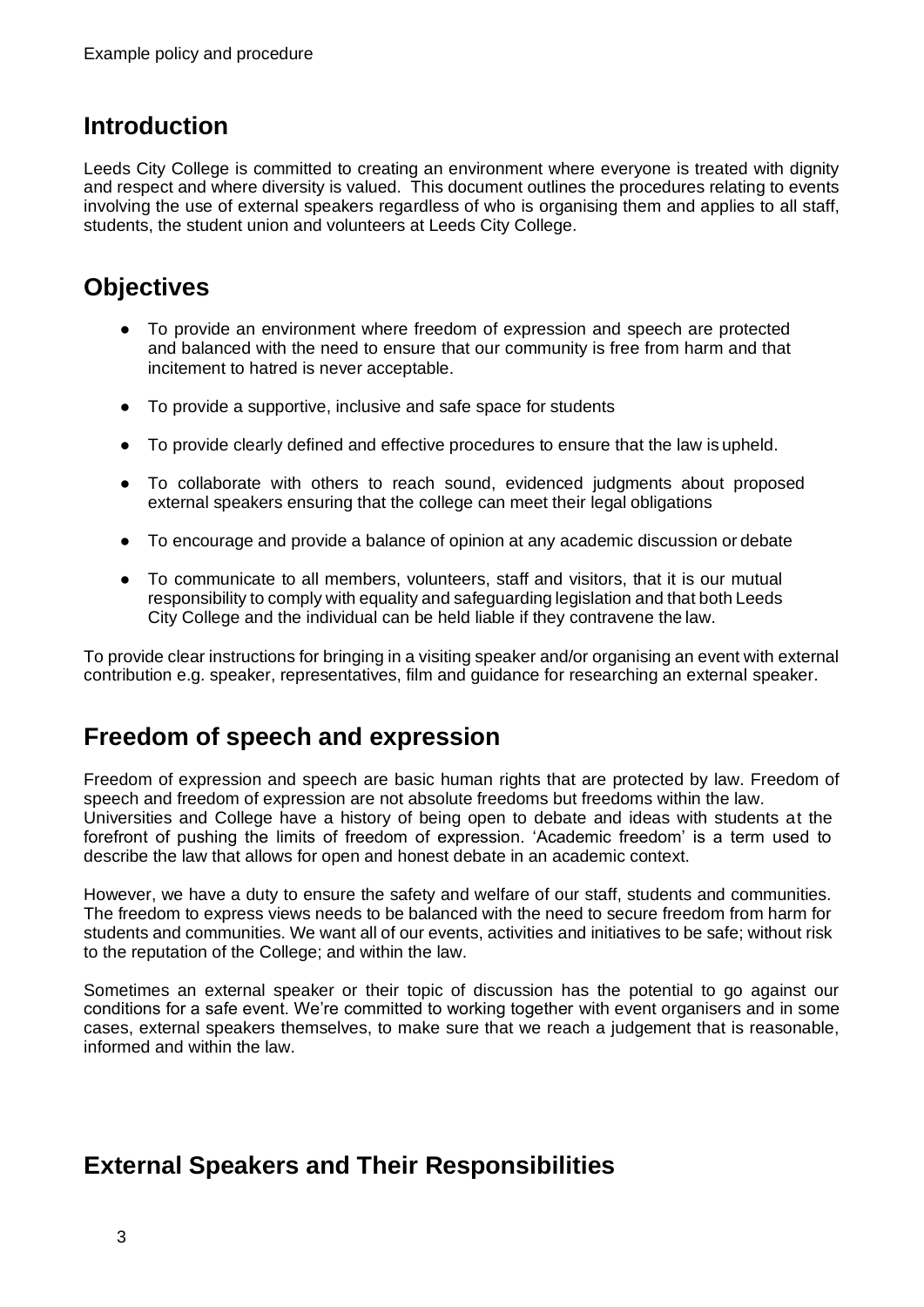An external speaker is used to describe any individual or organisation who is not a student or staff member at Leeds City College or one of its contracted partners and who has been invited to speak to students and/or staff. This includes any individual who is a student or staff member from another institution. It also includes the main contact from any external venue hire client who is paying to use College facilities. This policy also applies to any external organisation wanting to use rooms at the College.

An event is any event, presentation, visit, activity or initiative organised by a student group/society, individual or staff member that is being held on Leeds City College premises or where Leeds City College is being represented by a stand on non-College premises e.g. at an exhibition, school event or fair. It also includes events where external speakers are streamed live into an event or a prerecorded film is shown. It also includes activity being held on Leeds City College premises but organised by external venue hire clients.

All speakers should be made aware by the person or group arranging the event (by referring visitors to this procedure on the College website) that they have a responsibility to abide by the law and the College's policies including that they:

- Must not advocate or incite hatred, violence or call for the breaking of the law
- Are not permitted to encourage, glorify or promote any acts of terrorism including individuals, groups or organisations that support such acts
- Must not spread hatred and intolerance in the community and thus aid in disrupting social and community harmony
- Must be mindful of the risk of causing offence to or seek to avoid insulting other faiths or groups, within a framework of positive debate and challenge
- Are not permitted to raise or gather funds for any external organisation or cause without express permission of the College (available from Director of Student Services)

We would expect that any visiting speakers would be given a copy of the Speaker protocols which can be found in Appendix 2.

## **Guidance for Leeds City College staff and students organising an event with an external speaker or venue hire client**

Heads of Department must be informed of any events that involve external speakers through this procedure. No event involving any external speakers may be published or considered confirmed until the speaker has been cleared through the procedure detailed in this document. This includes advertisement through any social media platform.

Leeds City College reserves the right to cancel, prohibit or delay any event with an external speaker if the policy is not followed or if health, safety and security criteria cannot be met.

Any room booking/ event organisation with an external speaker involved must be made no later than 14 days before the date of the event. This is to allow for the organiser to have made adequate safeguarding checks as well as allowing time for alterations to the event if necessary. Any request made outside of this timeframe will be rejected unless there are extreme extenuating circumstances.

When an event takes places consideration should be given to topics covered and whether they may raise any sensitivities for students.

The individual/group organising an external speaker should complete the External Speaker and Events' risk assessment form<https://goo.gl/forms/y0CA9NajtCGUOTsG3> . If this is part of an event then the organiser should complete an event risk assessment, which can be found in the Fundraising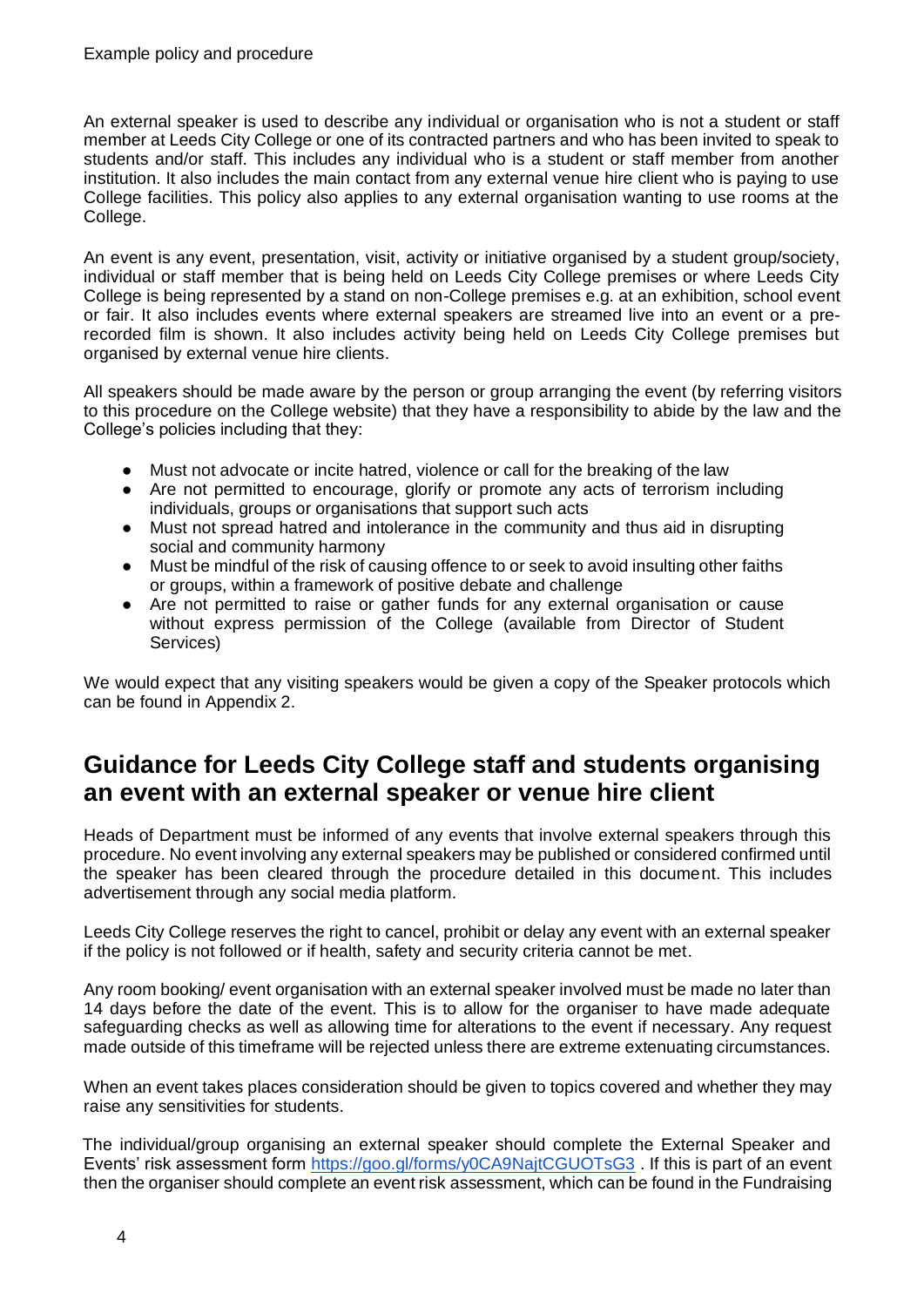Procedures or on the Health and Safety pages on the staff intranet.

If in doubt as to the suitability of a speaker, they should refer the Director of Student Services. Reasons for doubt could be (but are not restricted to) the following:

● Any person or group on/or linked to the UK Government list of proscribed terror organisations

<https://www.gov.uk/government/publications/proscribed-terror-groups-or-organisations--2>

● Talks by organisations generally considered to be extremist; a speaker who is known to have spoken previously at another institution on a topic that has caused fear or intimidation of students or staff; a speaker accepted in mainstream as being highly controversial; a link or links to any person or group that has been connected with any controversy of a negative or positive nature

In the event of referral, one of the following decisions will be made:

- To not permit the event with the external speaker to go ahead<br>• To not permit the external speaker to attend the event (if it is a
- To not permit the external speaker to attend the event (if it is a wider event)
- To fully permit the event with the external speaker to go ahead unrestricted
- To permit the event with the external speaker to go ahead on the basis of regulatory steps designed to reduce risk. These may include observation; independent filming; the inclusion of opportunities to debate or challenge the view being held

In making recommendations the Director of Student Services may consult on a wider basis with appropriate staff including the College Prevent lead and risk will be assessed on the following basis:

- The potential for any decision to limit freedom of speech
- The potential for the event going ahead to cause reputational risk to the College
- The potential for the speaker's presence on site to cause fear or alarm to students or members of staff AND/OR to give rise to breach of peace

Managers are responsible for ensuring that their staff team and students are aware of and implement the procedure.

## **Additional Guidance for the letting of Leeds City College Premises**

Leeds City College does not generally let space to external organisations. However, on occasion we do get adhoc requests from partners whom we work with e.g. Leeds City Council or employer networks to host events.

The member of staff supporting organising the room/event will make external venue hire clients aware of this policy and request details of any external speakers, presentations etc that they are bringing in. This information should be provided no later than 14 days before the booking goes ahead.

Leeds City College reserves the right to cancel, prohibit or delay any venue booking with external speakers if the policy is not followed, requested information not produced or if health, safety and security criteria cannot be met.

If in doubt as to the suitability of speakers, this should be referred to the Director of Student Services.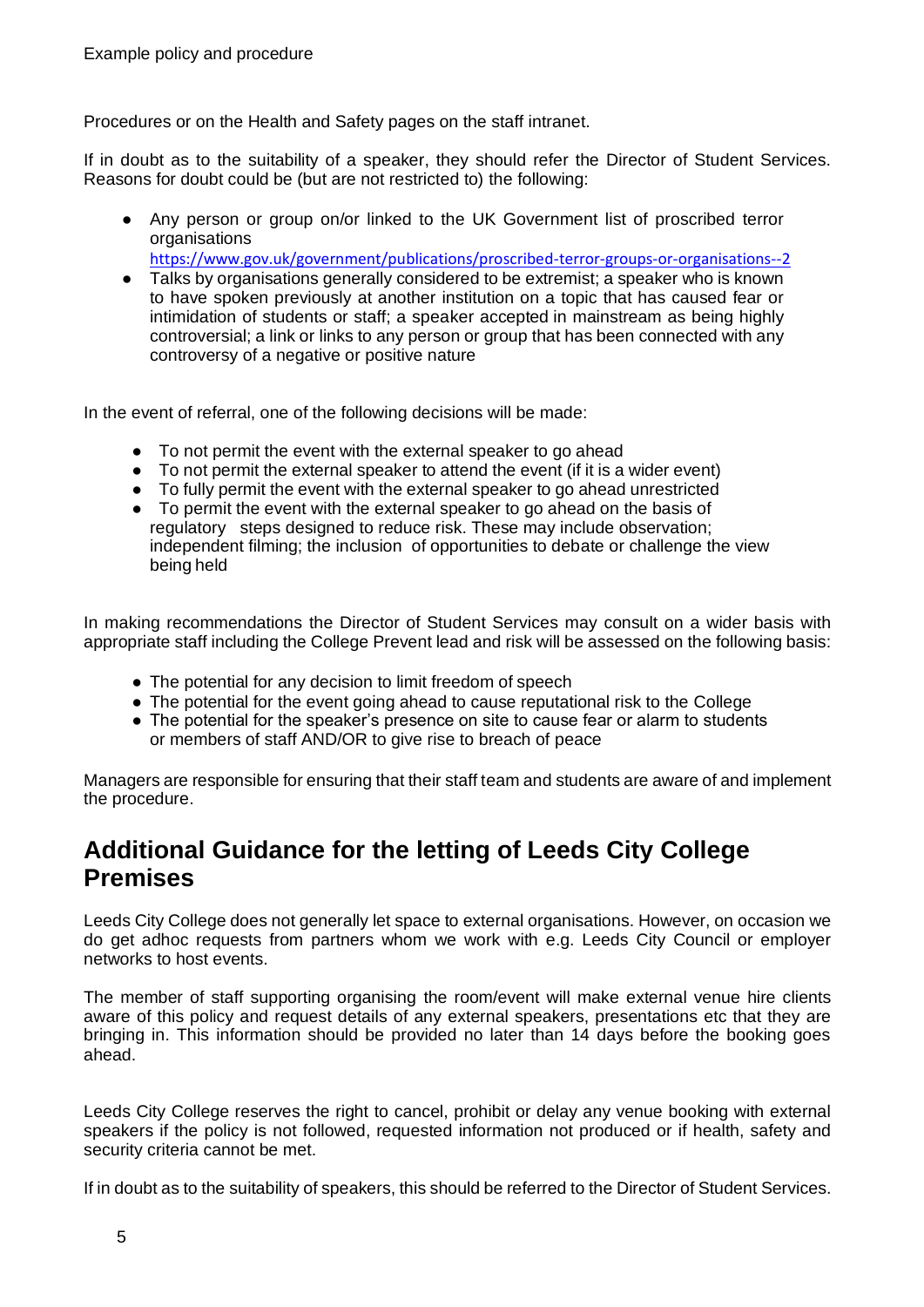Reasons for doubt may be as outlined in 4.4.

In the event of referral, one of the following decisions will be made:

- To not permit the event with the external speaker to go ahead
- To not permit the external speaker to attend the event (if it is a wider event)
- To fully permit the event with the external speaker to go ahead unrestricted
- To permit the event with the external speaker to go ahead on the basis of regulatory steps designed to reduce risk. These may include observation; independent filming; the inclusion of opportunities to debate or challenge the view being held

## **Speaker Protocol**

Leeds City College is committed to creating an environment where everyone is treated with dignity and respect and where diversity is valued. This commitment includes doing everything we can to ensure students and staff are kept safe and protected from harm. As a college we promote the British values of democracy, rule of law, individual liberty and mutual respect and tolerance of difference faiths and beliefs.

All speakers have a responsibility to abide by the law and the Colleges policies. In order to do this we respectfully ask all speakers follow the protocol below:

#### **Please do:**

- Provide ID upon arrival
- Wear your visitor badge at all times
- Have a nominated point of contact at the college
- Remain on the topic scheduled for the event
- Abide by Leeds City College values
- Ensure that messages communicated to students do not demonstrate active or vocal opposite
- on to British values
- Be mindful of the risk of causing offence to or seek to avoid insulting other faiths or groups, within a framework of positive debate and challenge

#### **Please do not:**

- Swear or use any offensive language
- Exchange, give or accept personal contact details from/with students
- Instigate verbal or physical contact with a student, unless it part of the agreed reason for your visit
- Advocate or incite hatred, violence or call for the breaking of the law
- Encourage, glorify or promote any acts of terrorism including individuals, groups or organisations that support such acts
- Spread hatred and intolerance in the community and thus aid in disrupting social and community harmony
- Raise or gather funds for any external organisation or cause without express permission of the College

Please see here Risk Assessment form:<https://goo.gl/forms/y0CA9NajtCGUOTsG3>

#### **When filling in the Risk Assessment, please follow the guidelines below:**

#### **Who wants to use the venue?**